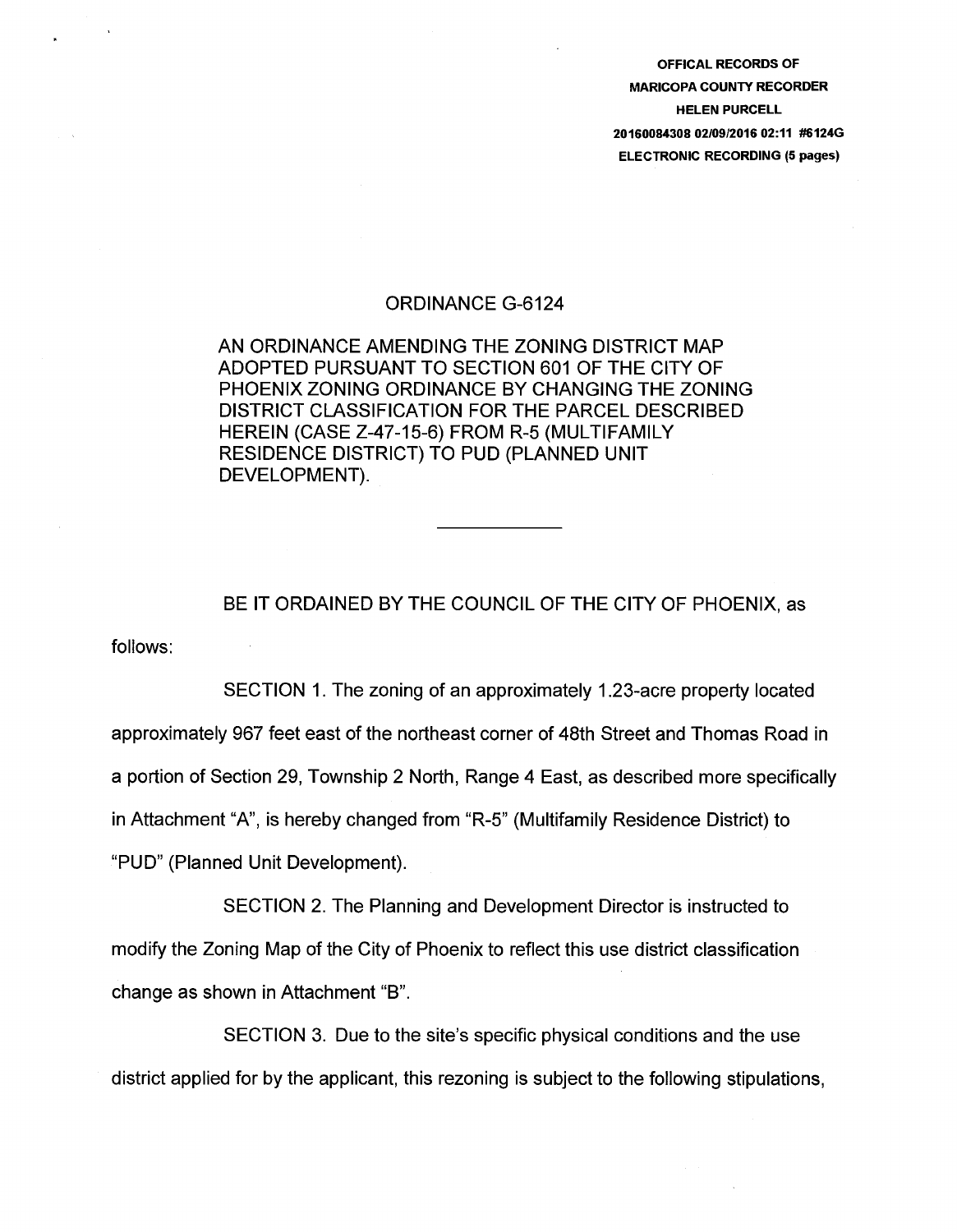violation of which shall be treated in the same manner as a violation of the City of

Phoenix Zoning Ordinance:

- 1. An updated Development Narrative for the US Storage Centers E. Thomas Road PUD reflecting the changes approved through this request shall be submitted to the Planning and Development Department within 30 days of City Council approval of this request. The updated Development Narrative shall be consistent with the Development Narrative date stamped December 14, 2015 as modified by the following stipulations.
	- a. Page 13, Surrounding Land Uses and Zoning Table: Applicant shall remove R-5 zoning in reference to the north section entry.
	- b. Page 16, Development Standards: Applicant shall spell out tree caliper sizes to read "2-inch," "3-inch" and "4-inch."
	- c. Page 17, Development Standards Table: Applicant shall revise the Parking and Loading entry as follows: "12 parking spaces minimum. Parking spaces to be a minimum dimension of eight and one-half (8-1/2) feet by eighteen {18) feet. 2 loading spaces minimum. Loading spaces to be a minimum of ten {1 0) feet by eighteen (18) feet."
	- d. Page 19, Landscaping Standards Table: Applicant shall remove "Adjacent to a Building" standards.
	- e. Page 19, Landscaping Standards Table, Footnotes: Applicant shall remove the fourth bullet point that reads, " \*\*\*\* Or as approved by the Planning and Development Department."
	- f. Page 14, Permitted Uses Table: Applicant shall add "as an accessory use to self-storage" after "office."
- 2. The property owner shall record a Notice to Prospective Purchasers of Proximity to Airport in order to disclose the existence, and operational characteristics of City of Phoenix Sky Harbor International Airport to future owners or tenants of the property.

SECTION 4. If any section, subsection, sentence, clause, phrase or

portion of this ordinance is for any reason held to be invalid or unconstitutional by the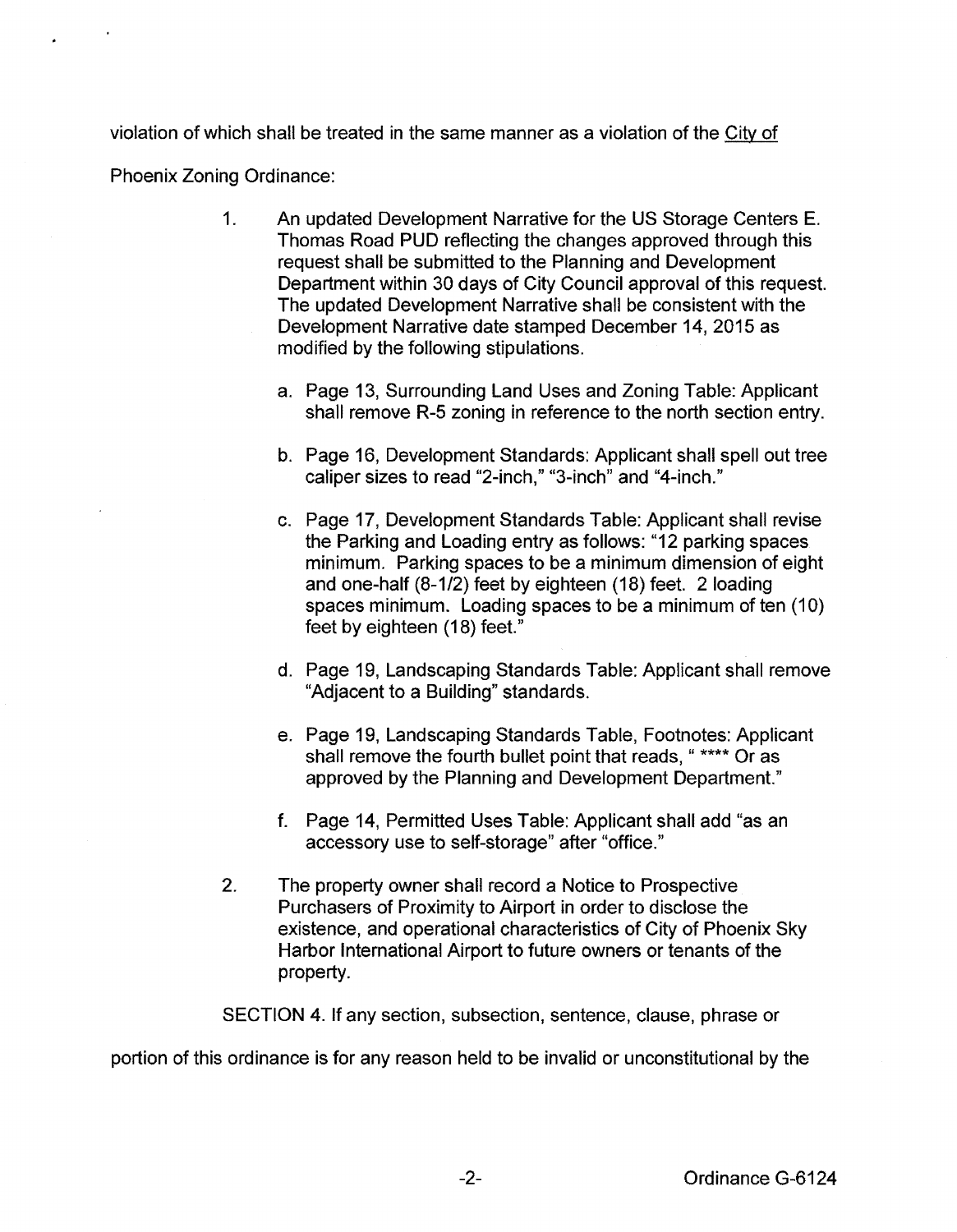decision of any court of competent jurisdiction, such decision shall not affect the validity of the remaining portions hereof.

PASSED by the Council of the City of Phoenix this 3rd day of February,

2016. **MAYOR** ATTEST: **City Clerk FORM:** ROVEID AS റ **Acting City Attorney** REVIEWED BY: **City Manager** PL:tml:1217786v . (CM#28) (Item #63) - 2/3/16 Attachments: A- Legal Description (1 Page)

B- Ordinance Location Map (1 Page)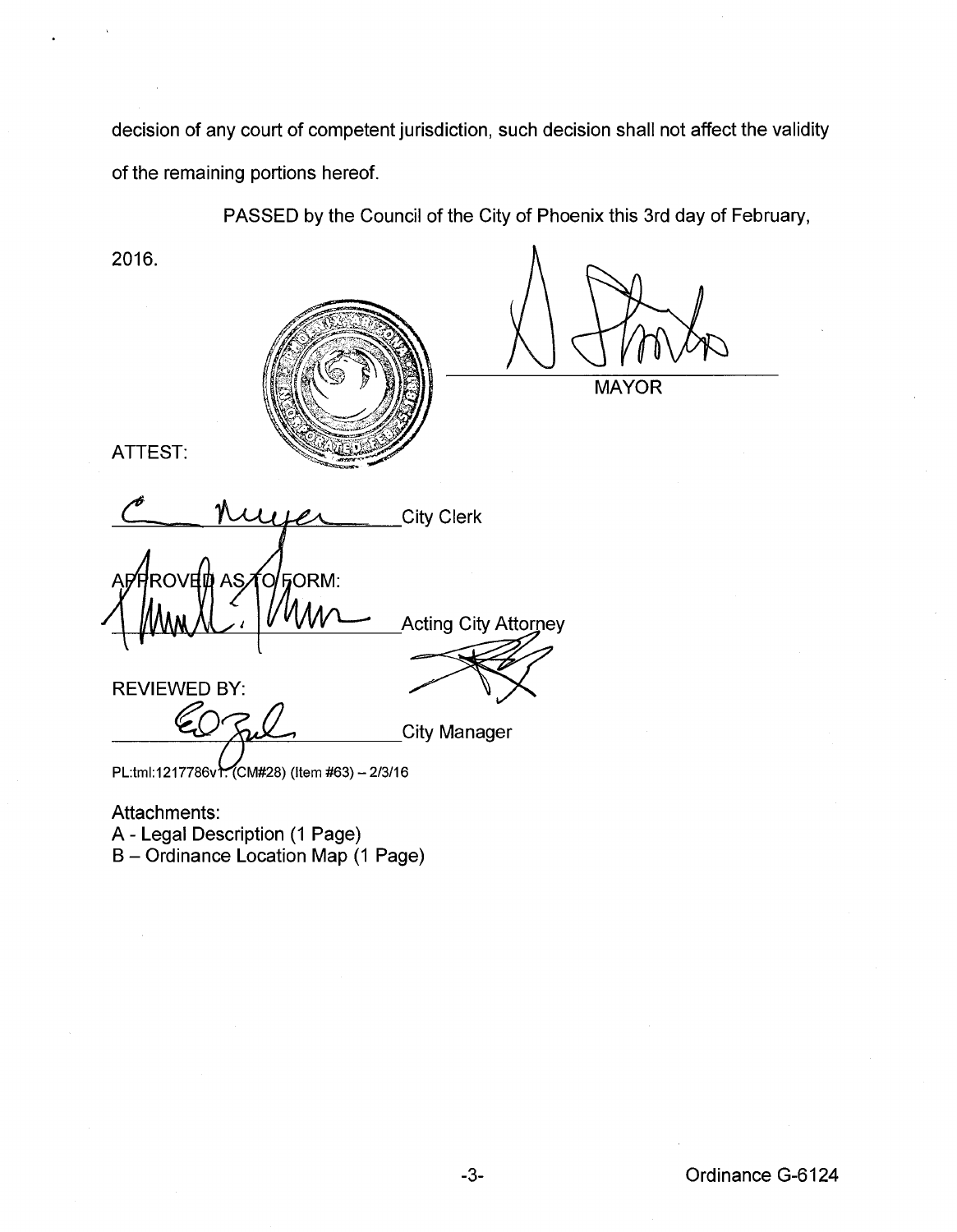## ATTACHMENT A

•

## LEGAL DESCRIPTION FOR Z-47-15-6

The North 300.00 feet of the South 307.00 feet of the East 160.00 feet of the West 212.00 feet of Tract 4, of RICHARDSON TRACT, according to the plat of record in the office of the County Recorder of Maricopa County, Arizona, recorded in Book 18 of Maps, page 6.

A PORTION OF SECTION 29, T-2-N, R-4-E, G.& S.R.M.MARICOPA COUNTY, ARIZONA